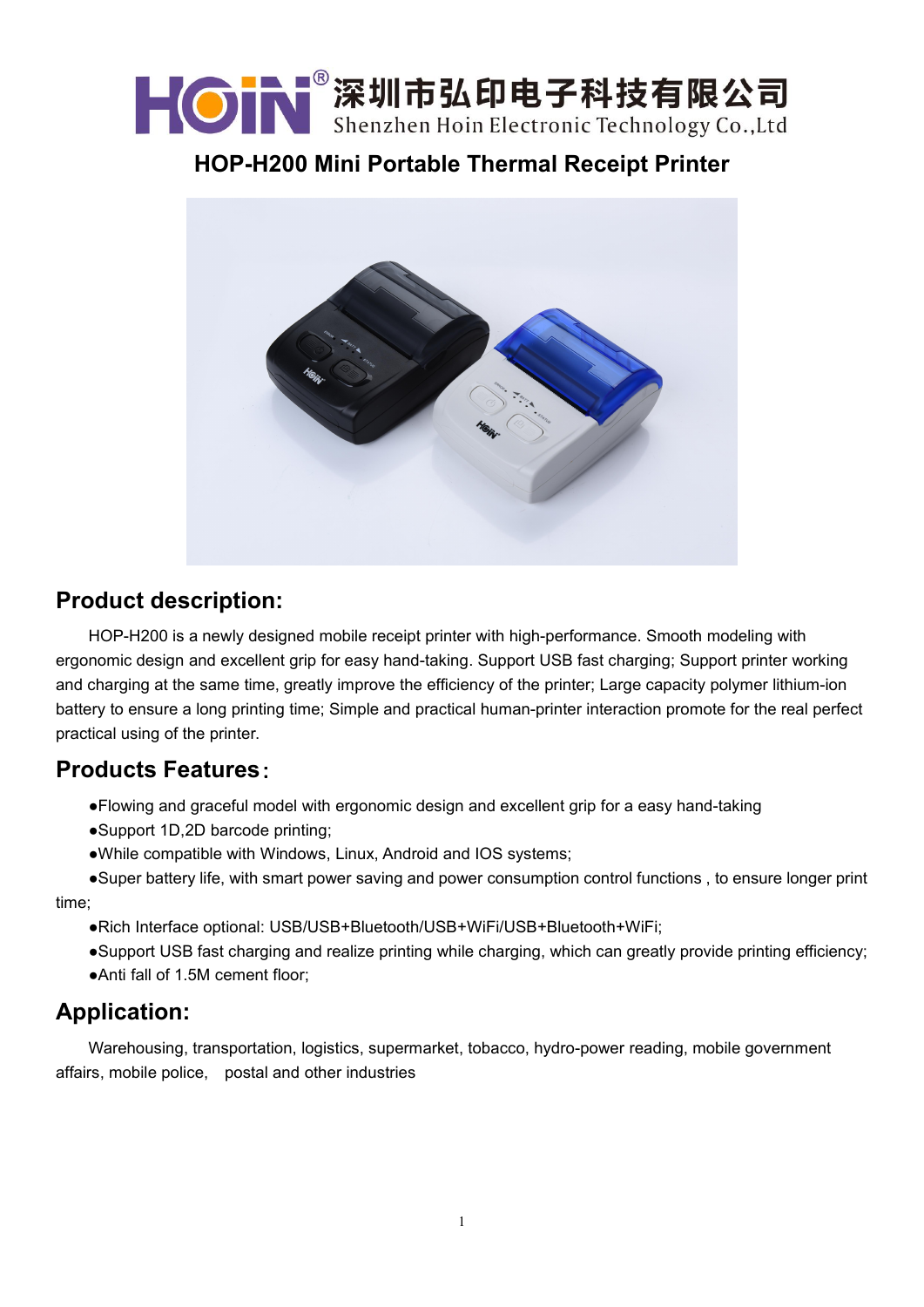

## **Parameters**:

| <b>Item</b>       |                                    | <b>Parameter</b>                                             |
|-------------------|------------------------------------|--------------------------------------------------------------|
|                   | <b>Printing Method</b>             | <b>Thermal Line</b>                                          |
|                   | <b>Effective Printing</b><br>Width | 48mm                                                         |
| Print parameter   | Resolution                         | 384 dots/line (8dots/mm, 203dpi)                             |
|                   | <b>Printing Speed</b>              | 90 mm/S(MAX)                                                 |
|                   | Interface                          | USB/USB+Bluetooth/USB+WiFi/USB+Bluetooth+WiFi                |
|                   | Line spacing                       | 3.75mm (Can adjust line spacing by command)                  |
|                   | Line No.                           | Font A:32 character /Line                                    |
|                   |                                    | Font B:42 character/Line                                     |
|                   | <b>Character Size</b>              | ANK character, Font A: 1.5×3.0mm (12×24 dots)                |
|                   |                                    | Font B: 1.1×2.1mm (9×17 dots)                                |
|                   | <b>Extended character</b>          | PC437/Katakana/PC850/PC860/PC863/PC865/WestEurope/Gre        |
|                   | set                                | ek/Hebrew/EastEurope/Iran/WPC1252/PC866/PC852/PC858/Ira      |
|                   |                                    | nll/Latvian/Arabic/PT151,1251/PC737/WPC/1257/ThaiVietnam/P   |
|                   |                                    | C864/PC1001/(Latvian)/(PC1001)/(PT151,1251)/(WPC1257)/(PC    |
| Bar code          |                                    | 864)/(Vietnam)/(Thai)                                        |
| character         | Bar code                           | 1D.Bar code:                                                 |
|                   |                                    | UPC-A/UPC-E/JAN13(EAN13)/JAN8(EAN8)CODE39/ITF/               |
|                   |                                    | CODABAR/CODE93/CODE128                                       |
|                   |                                    | 2D.Bar code: QRCODE                                          |
| Graphics printing | <b>Graphics printing</b>           | Supports bitmap download and print (support each bitmap size |
|                   |                                    | Max.8K, download up to 5pcs)                                 |
|                   | Smart power saving                 | Support                                                      |
| Power saving      | Variable speed                     | Support                                                      |
| Mode              | printing                           |                                                              |
|                   | Consumption                        | Support                                                      |
|                   | Dormancy                           | Support                                                      |
| Detection         | Sensor                             | Lack of paper detection                                      |
| Indicator         | Power Display                      | Support                                                      |
|                   | Charge Indicator                   | Support                                                      |
|                   | Lack of paper                      | Support                                                      |
| Paper             | <b>Type</b>                        | Thermal                                                      |
|                   | <b>Width</b>                       | 57.5±0.5mm                                                   |
|                   | thickness                          | $≤0.12mm$                                                    |
|                   | <b>Diameter</b>                    | ≤40mm                                                        |
|                   | Feed                               | Easy (Clamshell feed)                                        |
| Print commands    | Commands                           | <b>ESC/POS</b>                                               |
| Power             | <b>Type</b>                        | Rechargeable Lithium polymer battery                         |
|                   | Capacity                           | 1500mAh/7.4V,                                                |
|                   | Charger                            | 5.0V/1A                                                      |
|                   |                                    |                                                              |